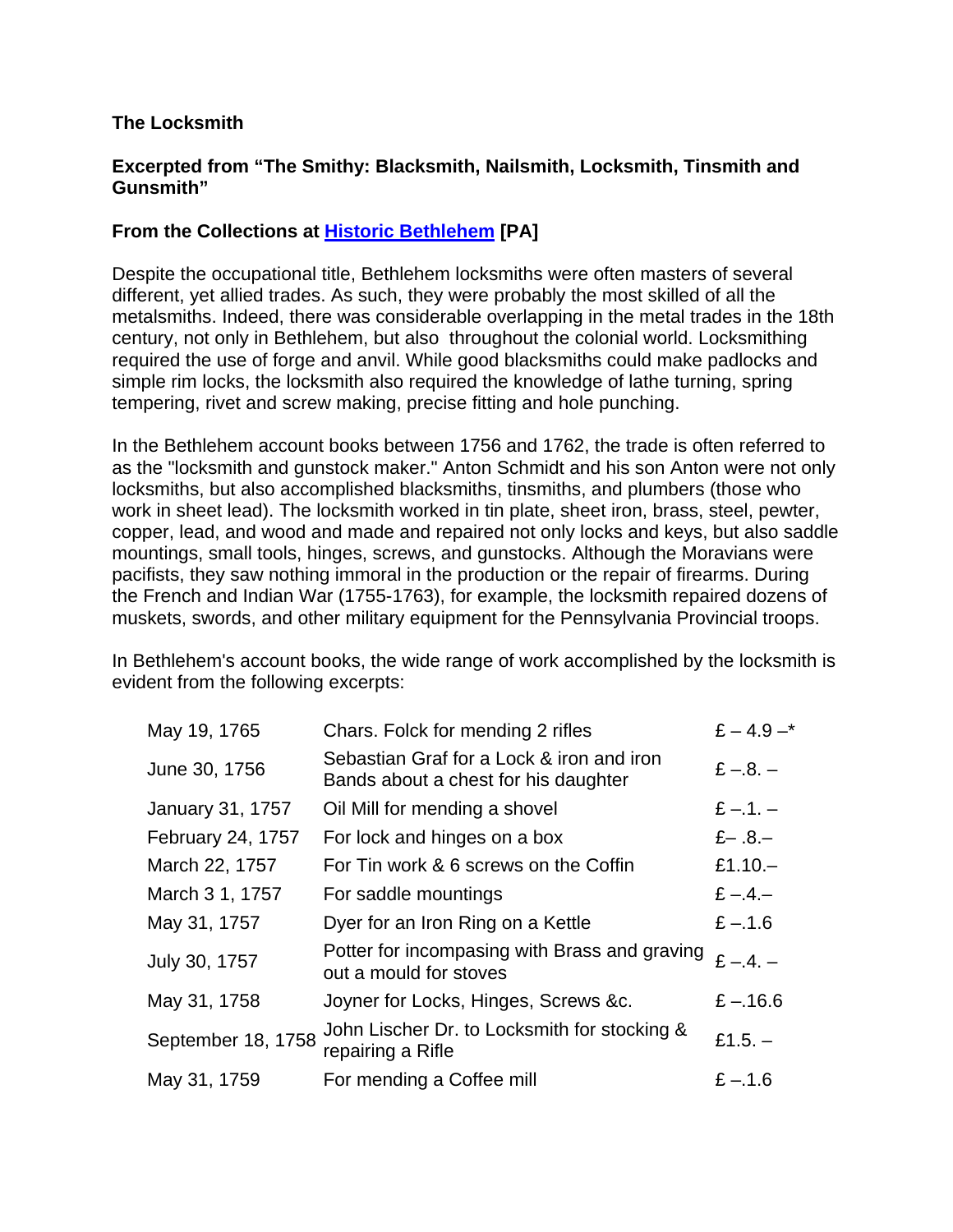| July 3 1, 1760   | Pewterer for mending a Spoon mould                                                       | $E - 2 = -$ |
|------------------|------------------------------------------------------------------------------------------|-------------|
| August 30, 1760  | For mending a saw                                                                        | $E - 2 = -$ |
| October 30, 1760 | Sope Boiler for an Iron Ladle                                                            | £ $-.5.$ –  |
| July 31, 1761    | Tanner for mending a Chafing dish                                                        | $E - 2 =$   |
|                  | *prices are given in pounds $(E)$ , shillings $(s)$ , and pence<br>(d) in the form £.s.d |             |

One of the most interesting groups of entries, however, is that of the production of "pipe heads.'' Thousands of clay tobacco "pipe heads" were produced by the locksmith between 1756 and 1762. Apparently because of his ability to acquire and/or make molds, the locksmith and not the potter made clay pipes in Bethlehem. The pipes were fired by the potter and then transferred to the Strangers' Store for resale.

With the heavy schedule of building in early Bethlehem, it is easy to understand why the skills of a locksmith were so necessary. The success of the locksmith probably depended on two aspects of the lock-its appearance and the complexity of its mechanism. Because most of the locks were enclosed in a case that was mounted on the exterior of the door, it was incumbent on the locksmith to make his product attractive. Most of these cases had pleasing rectangular shapes and were made of sheet iron, while the cases for richly furnished houses were made of brass.

The knobs were generally made of brass and were either round or egg-shaped. There were usually two escutcheons on the outside of the door, one for the knob and the other for the keyhole. The earliest knobs were made of three pieces of brass. The round or egg-shaped portion was made of two halves soldered together: a back bar with a square hole in it was attached to one side so that the knob could shift the latch-bolt. Later, brass knobs seem to have been stamped from one piece of metal, to which the back bar was attached in the usual manner.

It has been pointed out that the work of the locksmith required ingenuity and accuracy. The cases were usually fitted with a precision that suggests machine production. The front plate and the rim, or edge, of the lock were joined with small rivets, which were so perfectly fitted and turned with a hammer that their location is often difficult to detect. The various bolts were probably rough-forged and then filed to their final form. The bolts on fine locks were sometimes draw filed and polished before they were finally fitted within the case.

The ingenuity of the locksmith was challenged in the arranging of the impediments, or wards, within the lock case. These circular fins, attached to one or two plates of the lock, were placed concentrically with the keyhole and created the need for the various slots, called steps, in the bit of the key. Their value from a practical point of view was greatly overrated, for a clever "lock-picker" could take a key with a blank bit, cover the bit with wax, and quickly get the impression of the wards on the key. With the imprint of the wards on the bit, he could quickly file or saw them and open the lock. It was also possible to fabricate a key with a narrow bit with a wide end, which would miss all of the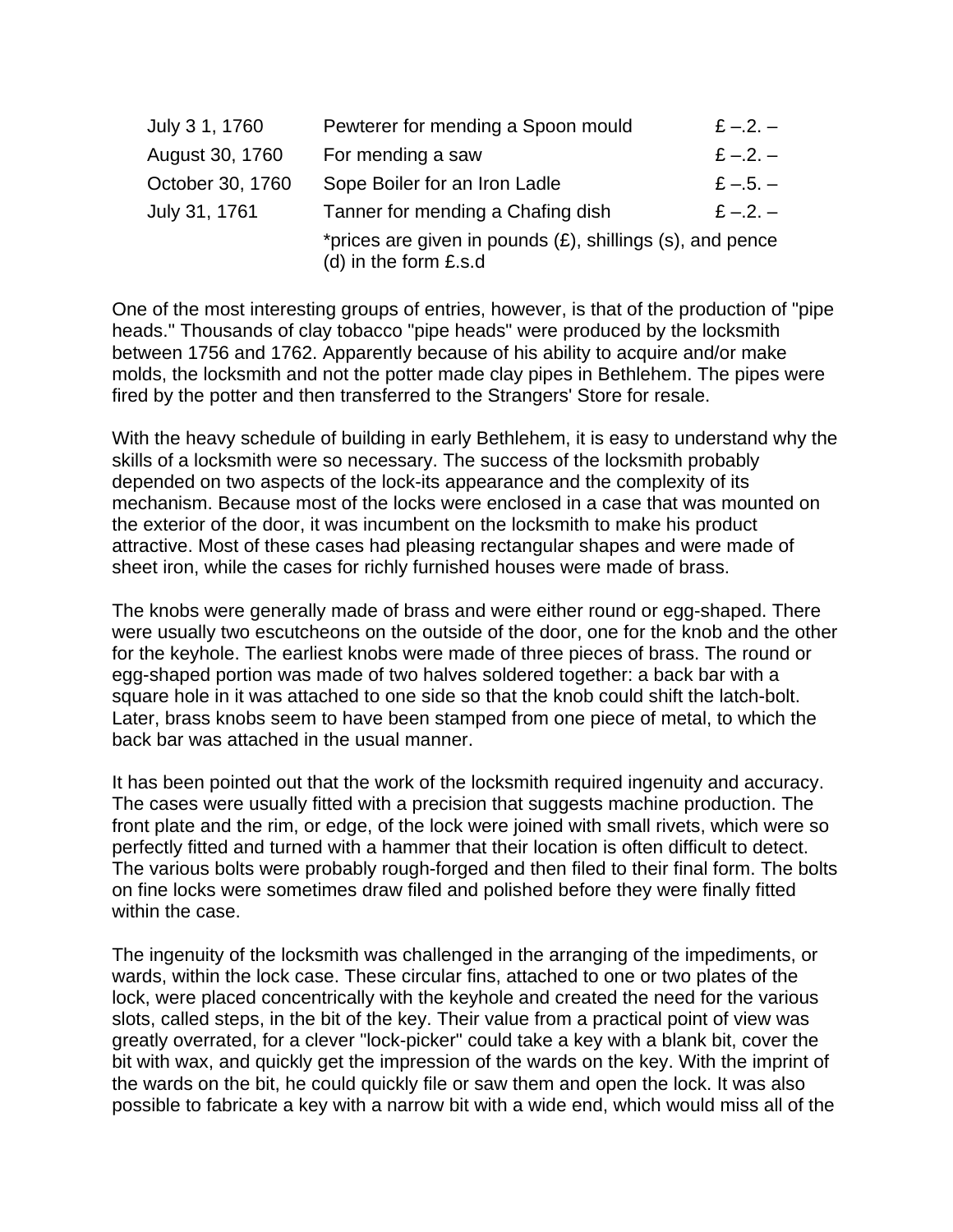wards, but still throw the lockbolt in the usual manner. These keys were usually long and thin and were called "skeleton" keys.

It is evident that the art of key making was just as important as the manufacture of locks. The usual door key consisted of three parts, the bit, bow, and stem. Keys were roughly forged to the approximate shape and then the lathe worker and the filer took over the work. By piercing the bow and bending it at a right angle, the stem of the key could be placed on a lathe and given a round form. Any round ornamentation on the stem was also put on at this time. The apertures in the bow and bit were formed by punching, sawing, or filing, or a combination of all three processes. A key had to be made of good metal to withstand the constant pressure on the bolt, which was difficult to move at times. The best keys were made of mild steel which was soft while it was being made, but was later case-hardened. This procedure allowed the outer surface of the key to be hard and withstand much wear while the inner portion of the key was soft enough to twist before it would break. These keys were called "steel" keys.

The most common type of door lock used in America is called a rim lock. The case and keeper were made of brass or sheet iron, and were attached to the surface of doors by nails or wood screws with round or oval heads. Most of the rim locks used on outside doors were of the three-bolt type. There was a spring latch-bolt that moved horizontally with the knob. (A well known variation of this type was the English "Carpenter" lock in which the latch-bolt moved vertically instead of horizontally). The main bolt was moved with a key. When the bolt was thrown forward, the door was locked; when it was thrown backward, the door was unlocked. A spring was sometimes added to the main bolt assembly to complicate further the opening of the lock by a person who did not have the correct key. A night bolt was frequently located on the bottom edge of rim locks; it could be operated only by hand on the inside of the door. Some locks have only a main bolt and a latch-bolt, while other have only a main bolt. The latter types were usually used on inside doors.

At least one special type of rim lock was used in Pennsylvania where German rather than English traditions were followed in lock making. This lock differs from the rim locks previously described in that the latch-bolt is moved by levers instead of knobs. They are of the three, two, and one bolt types, and have a part called a striker instead of a keeper. They are made completely of iron, with only a very few exceptions.

A variation of the "Dutch" or "German" rim lock is an early latch-lock, which is attached to only one plate mounted on the surface of the door. The latch is moved by levers or knobs on the inside and outside of the door. The unique feature of this lock is that the lever on the outside of the door is attached or detached by twisting it "off" or "on." The door is locked by twisting the lever off and placing it in the owner's pocket or under the door mat. This latter procedure seems to have been a universal custom and proof of the statement that "locks are only for honest people."

Another type of lock used throughout the period when locks were made by hand was the stock lock. It is said that it was called a "stock lock" because the case was made of